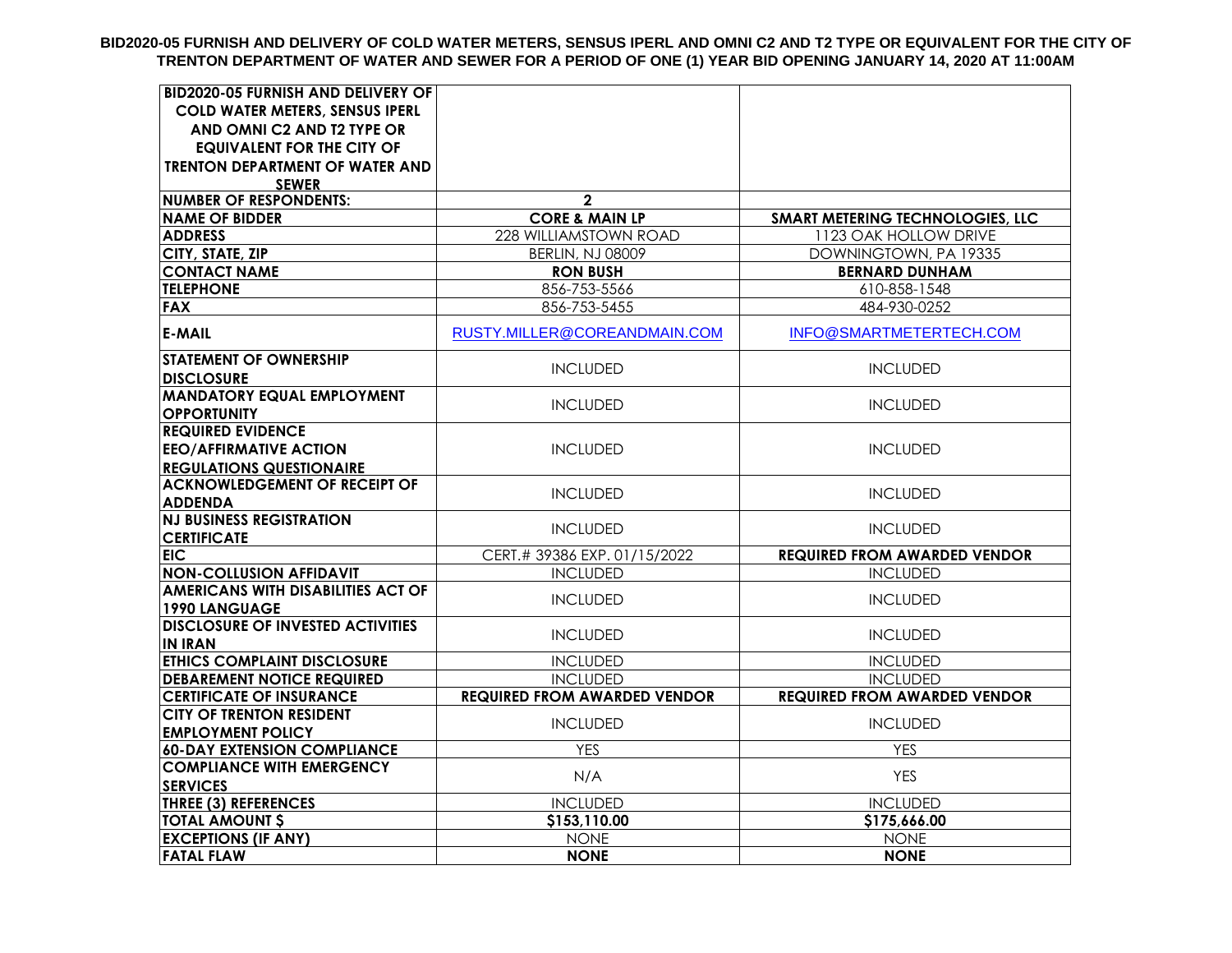## Proposal

 $\mathbf{F}_{\mathrm{t}}^{\mathrm{t}}=\mathbf{F}_{\mathrm{t}}^{\mathrm{t}}$ 

THE UNDERSIGNED PROPOSES TO FURNISH AND DELIVER COLD WATER METER, SENSUS IMPERL AND OMNI C2 AND T2 OR EQUIVALENT TO THE TRENTON WATER WORKS, 333 COURTLAND STEET, TRENTON, NJ:

| <b>Item</b><br>No. | <b>Size</b>                 | Quantity | <b>Description</b>                                                                                                                                                                                                            | <b>Unit Price</b> | <b>Total Price</b> |
|--------------------|-----------------------------|----------|-------------------------------------------------------------------------------------------------------------------------------------------------------------------------------------------------------------------------------|-------------------|--------------------|
| 1.                 | 5x3                         | 752      | 5/3" Sensus Iperl sealed register<br>high resolution 9 digit Electronic<br>Register with LCD Display (with<br>Strainers) Register shall be sealed.<br>New water meter only no rebuilt or<br>refurbished meters.               | 120               | 90,240             |
| 2.                 | 5/8"                        | 232      | 5/8" Sensus Iperl sealed register<br>high resolution 9 digit Electronic<br>Register with LCD Display (with<br>Strainers and 3-wire with 25' cable-<br>plain end) New water meters only -<br>no rebuilt or refurbished meters. | 120               | 27,840             |
| 3.                 | $\frac{3}{4}$ <sup>39</sup> | 170      | %" Sensus Iperl sealed register<br>High resolution 9 Digit Electronic<br>Register with LCD display (with<br>Strainers and 3-wire with 25' cable<br>plain end) New water meters only-<br>no rebuilt or refurbished meters.     | 134               | 22,780             |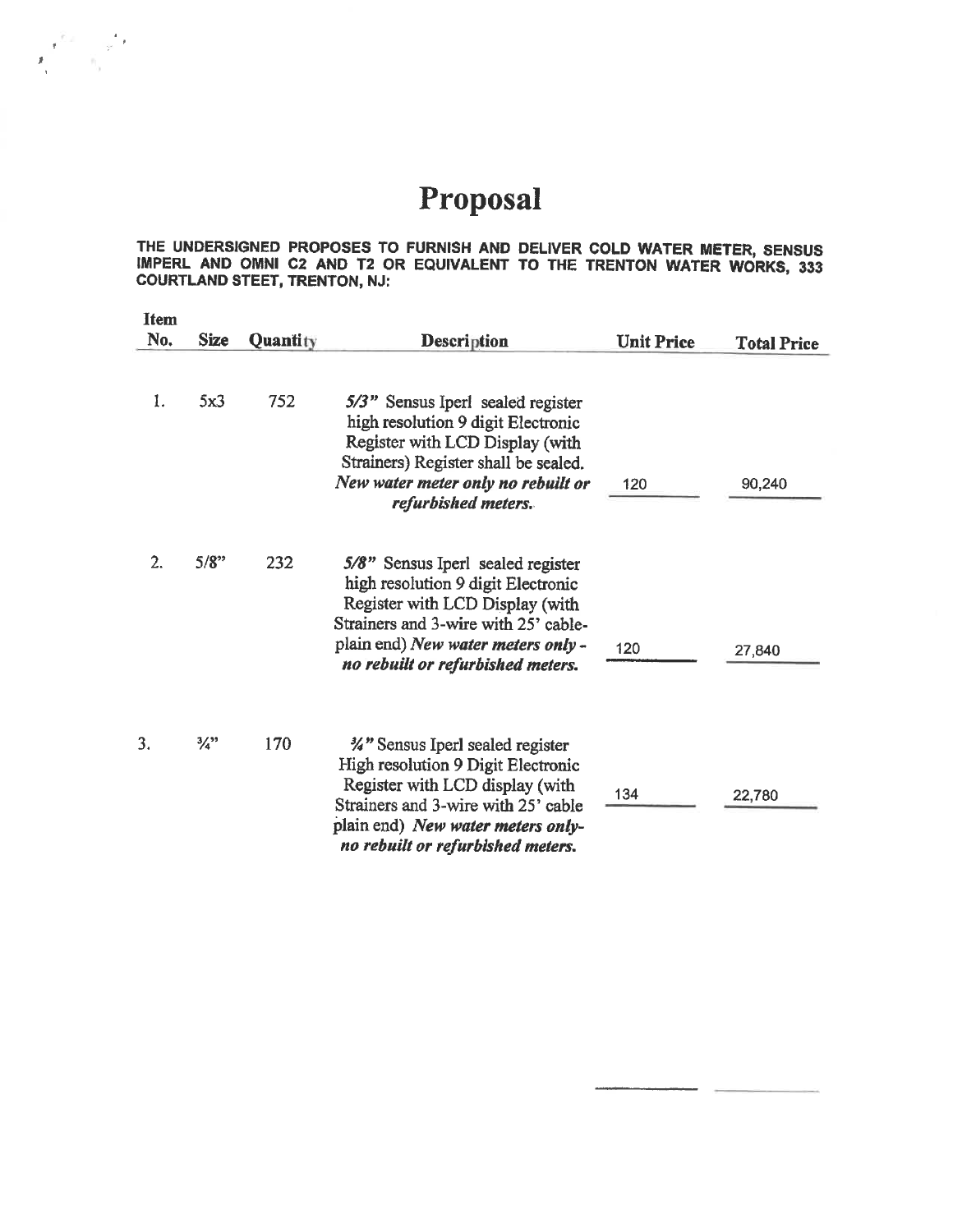$1"$ 70 I" Sensus Iperl sealed register<br>High resolution 9 Digit Electronic<br>Register with LCD Display (with<br>Strainers) and 3-wire with 25'cable plain end) New water meters onlyno rebuilt or refurbished meters.

175

12,250

|                                | <b>Grand</b><br>Total:   | \$153,110.00 |
|--------------------------------|--------------------------|--------------|
| <b>Respectfully Submitted:</b> |                          |              |
| Company $\Rightarrow$          | Core & Main LP           |              |
| Authorized Signature <>        |                          |              |
| Print name $\Leftrightarrow$   | Ron Bush, Branch Manager |              |
| <b>Telephone Number</b>        | 856-753-5566             |              |

 $4.$ 

 $\label{eq:2} \frac{\alpha^{-1}}{\beta_{\mu}}=\frac{\pi R}{\beta_{\mu}}$ 

 $\sum_{i=1}^{n}$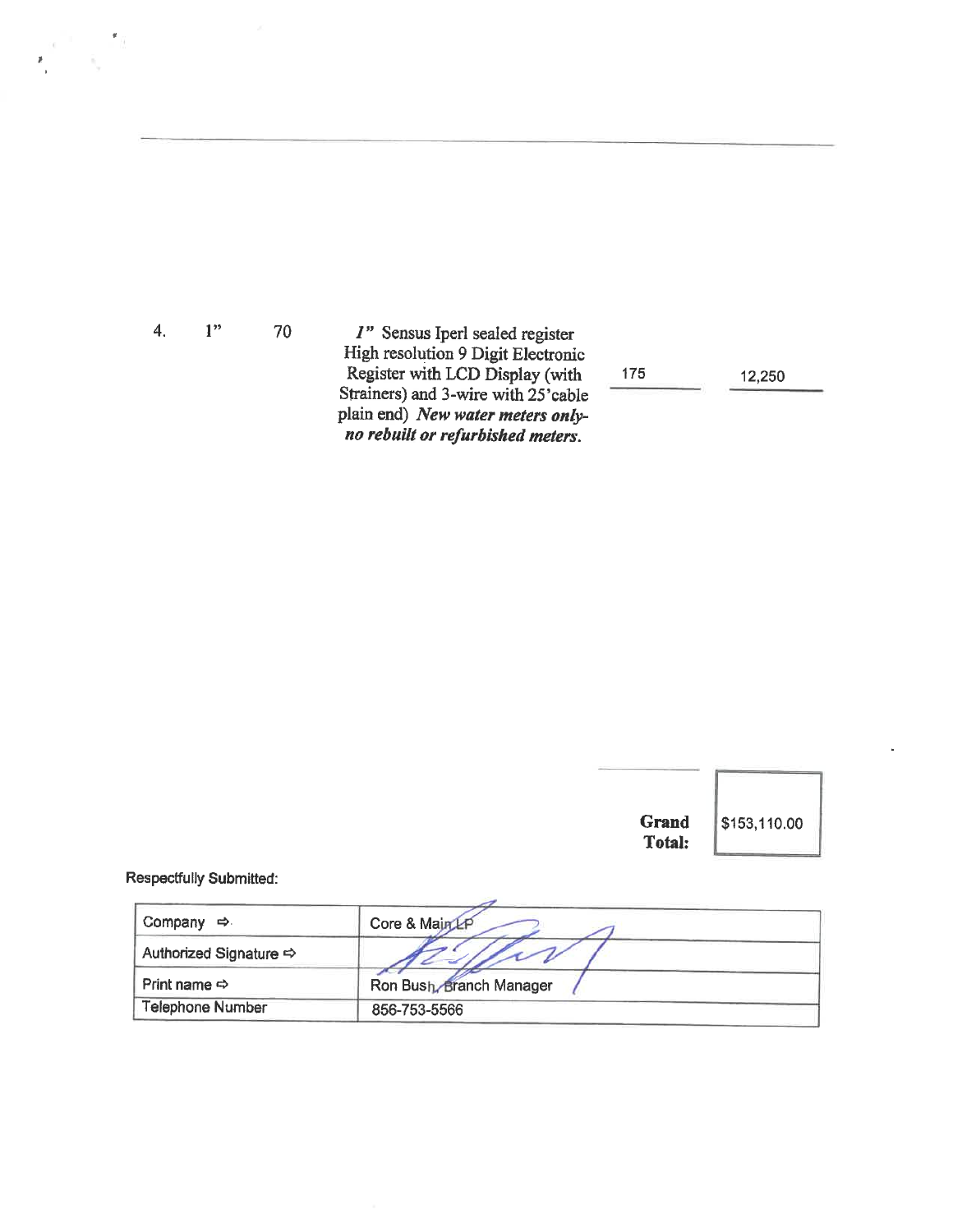## Proposal

 $\mathcal{L}^{\text{max}}$  and  $\mathcal{L}^{\text{max}}$ 

 $\vec{a}$  .

THE UNDERSIGNED PROPOSES TO FURNISH AND DELIVER COLD WATER METER, SENSUS IMPERL AND OMNI C2 AND T2 OR EQUIVALENT TO THE TRENTON WATER WORKS, 333 COURTLAND STEET, TRENTON, NJ:

| <b>Item</b><br>No. | <b>Size</b>                 | Quantity | <b>Description</b>                                                                                                                                                                                                            | <b>Unit Price</b> | <b>Total Price</b>    |
|--------------------|-----------------------------|----------|-------------------------------------------------------------------------------------------------------------------------------------------------------------------------------------------------------------------------------|-------------------|-----------------------|
| 1.                 | 5x3                         | 752      | 5/3" Sensus Iperl sealed register<br>high resolution 9 digit Electronic<br>Register with LCD Display (with<br>Strainers) Register shall be sealed.<br>New water meter only no rebuilt or<br>refurbished meters.               | 134.00            | \$100,768.00          |
| $\overline{2}$ .   | 5/8"                        | 232      | 5/8" Sensus Iperl sealed register<br>high resolution 9 digit Electronic<br>Register with LCD Display (with<br>Strainers and 3-wire with 25' cable-<br>plain end) New water meters only -<br>no rebuilt or refurbished meters. |                   | $$134.00$ \$31,088.00 |
| 3.                 | $\frac{3}{4}$ <sup>22</sup> | 170      | %" Sensus Iperl sealed register<br>High resolution 9 Digit Electronic<br>Register with LCD display (with<br>Strainers and 3-wire with 25' cable<br>plain end) New water meters only-<br>no rebuilt or refurbished meters.     |                   | \$149.00  \$25,330.00 |